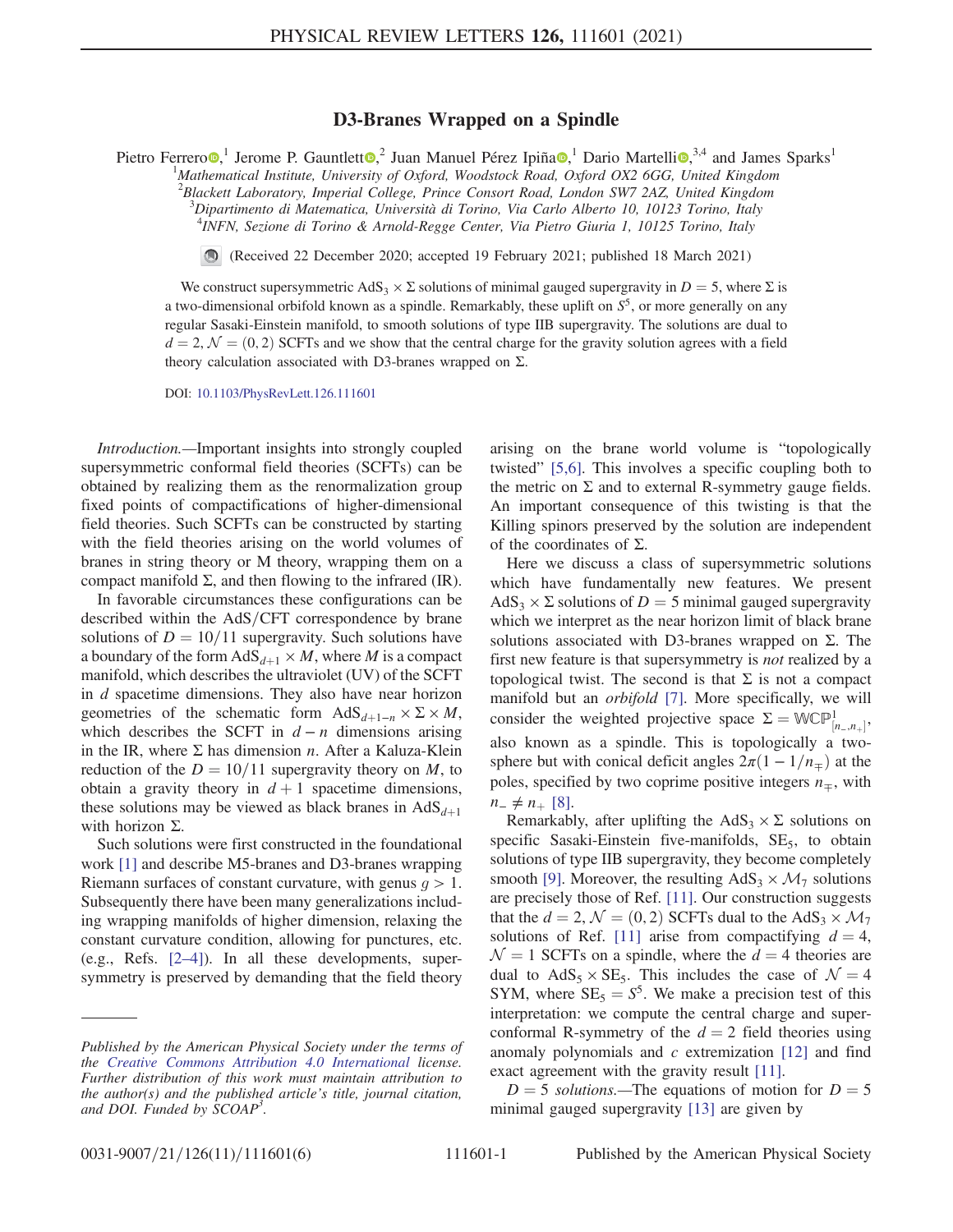$$
R_{\mu\nu} = -4g_{\mu\nu} + \frac{2}{3}F_{\mu\rho}F^{\rho}_{\nu} - \frac{1}{9}g_{\mu\nu}F_{\rho\sigma}F^{\rho\sigma},
$$
  

$$
d * F = -\frac{2}{3}F \wedge F,
$$
 (1)

<span id="page-1-1"></span>where  $F = dA$ , with A the Abelian R-symmetry gauge field. A solution is supersymmetric if it admits a Killing spinor satisfying

$$
\left[\nabla_{\mu} - \frac{i}{12} \left(\Gamma_{\mu}^{\ \nu\rho} - 4\delta_{\mu}^{\nu}\Gamma^{\rho}\right)F_{\nu\rho} - \frac{1}{2}\Gamma_{\mu} - iA_{\mu}\right]\epsilon = 0, \tag{2}
$$

<span id="page-1-2"></span>where  $\epsilon$  is a Dirac spinor and  $\{\Gamma_{\mu}, \Gamma_{\nu}\} = 2g_{\mu\nu}$ .

The supersymmetric solution of interest is given by

$$
ds_5^2 = \frac{4y}{9} ds_{\text{AdS}_3}^2 + ds_2^2, \qquad A = \frac{1}{4} \left( 1 - \frac{a}{y} \right) dz. \tag{3}
$$

<span id="page-1-0"></span>Here  $ds<sub>AdS<sub>3</sub></sub>$  is a unit radius metric on AdS<sub>3</sub>, while

$$
ds_{\Sigma}^{2} = \frac{y}{q(y)}dy^{2} + \frac{q(y)}{36y^{2}}dz^{2},
$$
 (4)

is the metric on the horizon  $\Sigma$  and

$$
q(y) = 4y^3 - 9y^2 + 6ay - a^2,
$$
 (5)

with *a* a constant.

Assuming  $a \in (0, 1)$  the three roots  $y_i$  of  $q(y)$  are all real and positive. Defining  $y_1 < y_2 < y_3$ , we then take  $y \in$  $[y_1, y_2]$  to obtain a positive definite metric [\(4\)](#page-1-0) on  $\Sigma$ .<br>However as y approaches y<sub>1</sub> and y<sub>2</sub> it is not possible to However, as y approaches  $y_1$  and  $y_2$  it is not possible to remove the conical deficit singularities at both roots by a single choice of period  $\Delta z$  for z, to obtain a smooth twosphere. Instead we find that if

$$
a = \frac{(n_{-} - n_{+})^{2} (2n_{-} + n_{+})^{2} (n_{-} + 2n_{+})^{2}}{4(n_{-}^{2} + n_{-}n_{+} + n_{+}^{2})^{3}},
$$
  

$$
\Delta z = \frac{2(n_{-}^{2} + n_{-}n_{+} + n_{+}^{2})}{3n_{-}n_{+}(n_{-} + n_{+})} 2\pi,
$$
 (6)

then  $ds_2^2$  is a smooth metric on the orbifold  $\Sigma = W\mathbb{CP}^1_{[n_-,n_+]}$ .<br>Specifically, there are conjected deficit angles  $2\pi(1, 1/n)$ . Specifically, there are conical deficit angles  $2\pi(1-1/n_{\mp})$ at  $y = y_1, y_2$ , respectively, where  $n_{\pm}$  are arbitrary coprime positive integers with  $n_$  >  $n_+$ .

<span id="page-1-5"></span>Note that there is magnetic flux through  $Σ$ :

$$
\frac{1}{2\pi} \int_{\Sigma} F = \frac{n_{-} - n_{+}}{2n_{-}n_{+}}.
$$
 (7)

<span id="page-1-6"></span>This may be contrasted with the Euler number

$$
\chi(\Sigma) = \frac{1}{4\pi} \int_{\Sigma} R_{\Sigma} \text{vol}_{\Sigma} = \frac{n_{-} + n_{+}}{n_{-}n_{+}},
$$
 (8)

where  $R_{\Sigma}$  is the Ricci scalar of  $\Sigma$ , and vol<sub>Σ</sub> is its volume form [\[14\]](#page-4-9).

To solve Eq. [\(2\)](#page-1-1) we write  $\Gamma^a = \gamma^a \otimes \sigma^3$ , for  $a = 0, 1, 2$ with  $\gamma^0 = -i\sigma^2$ ,  $\gamma^1 = \sigma^1$ ,  $\gamma^2 = \sigma^3$ , and  $\Gamma^3 = 1 \otimes \sigma^2$ ,  $\Gamma^4 = 1 \otimes \sigma^1$ , where  $\sigma^i$  are Pauli matrices. We then write  $\epsilon = \vartheta \otimes \chi$  with  $\vartheta$  a Killing spinor for AdS<sub>3</sub> satisfying  $\nabla_a \theta = \frac{1}{2} \gamma_a \theta$ . The two-component spinor  $\chi$  on the spindle is given by given by

$$
\chi = \left(\frac{\sqrt{q_1(y)}}{\sqrt{y}}, \mathbf{i}\frac{\sqrt{q_2(y)}}{\sqrt{y}}\right),\tag{9}
$$

where

$$
q_1(y) = -a + 2y^{3/2} + 3y, \t q_2(y) = a + 2y^{3/2} - 3y,
$$
\n(10)

which satisfy  $q(y) = q_1(y)q_2(y)$ . In contrast to the topological twist, this spinor depends on the coordinates of Σ. Moreover, as shown in Ref. [\[15\]](#page-4-10), the spinor is in fact a section of a nontrivial bundle over  $\Sigma$ . Note that the gauge choice used in Eq. [\(3\)](#page-1-2) has been fixed by requiring  $\epsilon$  to be independent of z.

<span id="page-1-3"></span>Uplift to IIB string theory.—Any supersymmetric solution to Eq. [\(1\)](#page-0-0) uplifts (locally) to type IIB supergravity via [\[16\]](#page-4-11):

$$
ds_{10}^{2} = L^{2} \left[ ds_{5}^{2} + \left( \frac{1}{3} d\psi + \sigma + \frac{2}{3} A \right)^{2} + ds_{KE_{4}}^{2} \right]
$$
  
\n
$$
g_{s} F_{5} = L^{4} \left[ 4 \text{vol}_{5} - \frac{2}{3} \kappa_{5} F \wedge J + \left( 2J \wedge J - \frac{2}{3} F \wedge J \right) \wedge \left( \frac{1}{3} d\psi + \sigma + \frac{2}{3} A \right) \right].
$$
  
\n(11)

Here  $F_5$  is the self-dual five-form,  $g_s$  is the string coupling constant, and  $L > 0$  is a length scale that is fixed by flux quantization.  $KE<sub>4</sub>$  is an arbitrary positively curved Kähler-Einstein four-manifold with Kähler form J, normalized so that the Ricci form is  $\mathcal{R} = 6J$ , and  $\sigma$  is a local one-form with  $d\sigma = 2J$ .

Substituting Eq. [\(3\)](#page-1-2) into Eq. [\(11\)](#page-1-3) we find that the  $D = 10$ metric may be written as

$$
ds_{10}^2 = \frac{4}{9}L^2 y [ds_{\text{AdS}_3}^2 + ds_{\mathcal{M}_7}^2],\tag{12}
$$

where  $\mathcal{M}_7$  is a compact seven-manifold. This is the same solution of type IIB supergravity given in Ref. [\[11\].](#page-4-6)

<span id="page-1-4"></span>It was shown in Ref. [\[11\]](#page-4-6) that  $\mathcal{M}_7$  is the total space of a lens space  $S^3/\mathbb{Z}_q$  fibration over the KE<sub>4</sub>, where the twisting is parametrized by another positive integer  $p$ . The lens space fiber has coordinates y, z,  $\psi$ . In terms of our parameters  $n_{\pm}$  we identify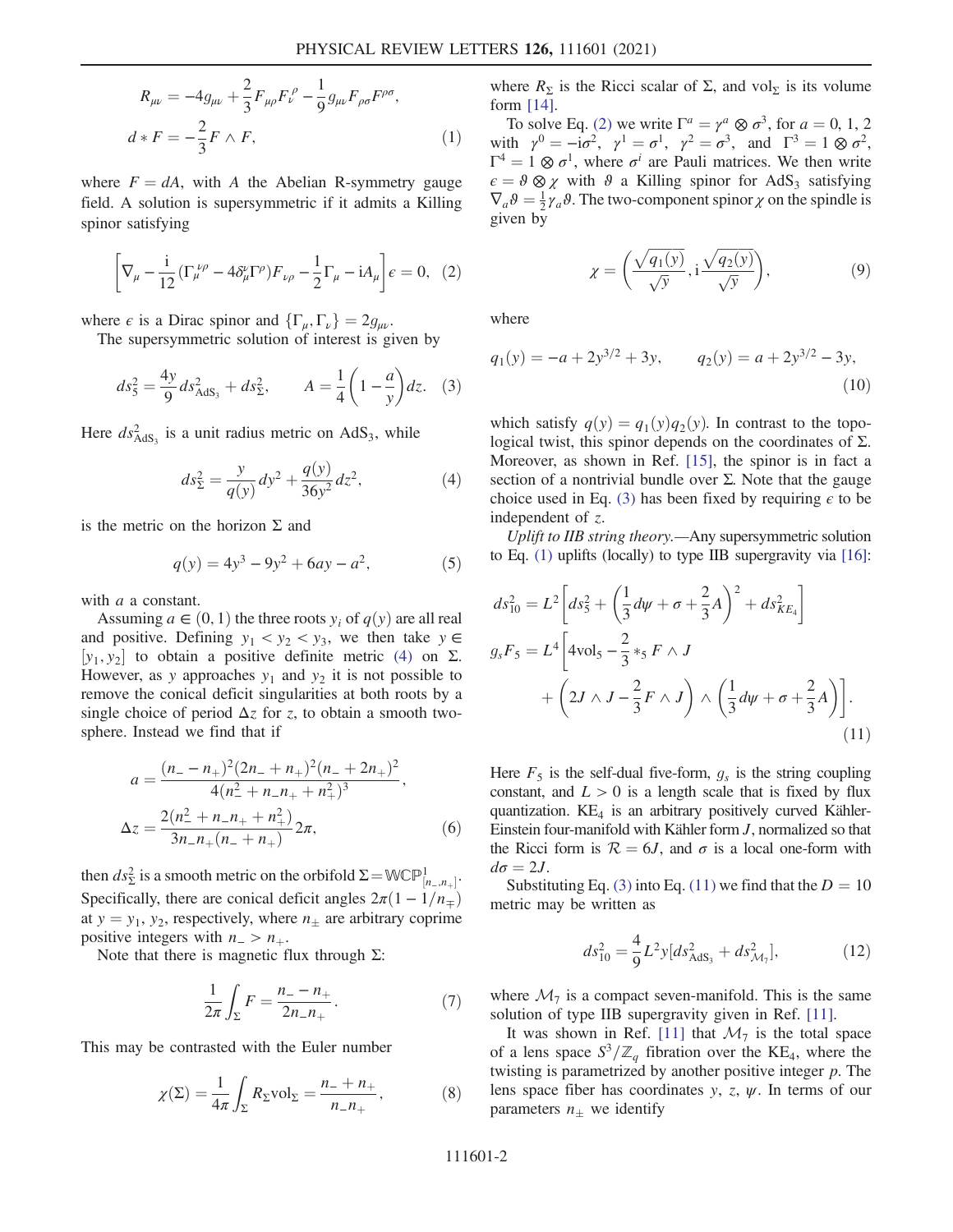$$
p = kn_+, \qquad q = \frac{k}{I}(n_- - n_+), \tag{13}
$$

<span id="page-2-0"></span>where  $p, q \in \mathbb{N}$  are coprime. The Fano index I is the largest positive integer for which  $\int_{S} c_1/I \in \mathbb{Z}$ , for all two-cycles S in the KE<sub>4</sub>, where  $c_1 = [\mathcal{R}/2\pi] \in H^2(\text{KE}_4, \mathbb{Z})$ . We have also defined

$$
k = \operatorname{hcf}(I, p),\tag{14}
$$

<span id="page-2-6"></span>and identify  $\psi$  with period  $\Delta \psi$  given by [\[17\]](#page-4-12)

$$
\Delta \psi = \frac{2\pi I}{k}.\tag{15}
$$

At a fixed point in the  $D = 5$  spacetime, the internal five-dimensional metric  $ds_{\text{SE}_5}^2 = (\frac{1}{3}d\psi + \sigma)^2 + ds_{\text{KE}_4}^2$  in<br>Eq. (11) is then a negative Sessati Finatein menifold which Eq. [\(11\)](#page-1-3) is then a regular Sasaki-Einstein manifold, which is simply connected when  $k = 1$ .

To obtain a string theory background one must also quantize the five-form flux  $F_5$  through all five-cycles in  $\mathcal{M}_7$ . This was carried out in Ref. [\[11\].](#page-4-6) We define the integers

$$
M = \int_{\text{KE}_4} c_1 \wedge c_1 = \frac{1}{4\pi^2} \int_{\text{KE}_4} \mathcal{R} \wedge \mathcal{R}, \qquad (16)
$$

and  $h = \text{hcf}(M/I^2, q)$ . Then if we choose L to satisfy

$$
\frac{L^4}{g_s \mathcal{E}_s^4} = \frac{108\pi}{I^3 h} k^2 n_+ n_- n,\tag{17}
$$

where  $\ell_s$  is the string length and  $n \in \mathbb{N}$ , then one finds that  $1/(2\pi\ell_s)^4 \int_D F_5 \in \mathbb{Z}$ , for all five-cycles D in  $\mathcal{M}_7$ .<br>There is a finite set of choices for the positively

There is a finite set of choices for the positively curved KE<sub>4</sub>. If KE<sub>4</sub> =  $\mathbb{CP}^2$  then  $I = 3$ ,  $M = 9$ . For this case,  $k = 1$  gives  $SE_5 = S^5$  as the internal space while  $k = 3$ gives  $S^5/\mathbb{Z}_3$ . If  $KE_4 = S^2 \times S^2$  we have  $I = 2$ ,  $M = 8$ . Now  $k = 1$  gives  $SE_5 = T^{1,1}$ , while  $k = 2$  gives  $SE_5 = T^{1,1}/\mathbb{Z}_2$ . Finally, for  $KE_4 = dP_m$ ,  $3 \le m \le 8$ , where  $dP_m$  is a del Pezzo surface, we have  $I = 1$ ,  $M = 9 - m$ .

<span id="page-2-1"></span>A key observation is that  $\mathcal{M}_7$  in the AdS<sub>3</sub> solutions of Ref. [\[11\]](#page-4-6) may also be viewed as  $SE<sub>5</sub>$  fibrations over  $\Sigma = \mathbb{WCP}^1_{[n_-, n_+]}$ . We can begin with any weighted projective space with weights  $n \ge n$ , and then define  $n \in \mathbb{Z}$  $\mathbb{Z} =$  we  $\bigcup_{[n_-,n_+]}$ . We can begin with any weighted projective space, with weights  $n_+ > n_+$ , and then define p,  $q \in \mathbb{Z}$ via [\(13\),](#page-1-4) where we also define

$$
k = \frac{I}{\text{hcf}(I, n_{-} - n_{+})}.
$$
 (18)

<span id="page-2-2"></span>With this definition,  $p$  and  $q$  are manifestly coprime, and one can check that Eq. [\(14\)](#page-2-0) is equivalent to Eq. [\(18\)](#page-2-1). With this perspective, we can calculate the flux of  $F_5$  through the  $SE<sub>5</sub>$  fiber:

$$
N = \frac{1}{(2\pi\ell_s)^4} \int_{\text{SE}_5} F_5 = \frac{M}{I^2 h} k n_+ n_- n \in \mathbb{N}.
$$
 (19)

Notice that for a given spindle, specified by  $n_{+}$ , and a given choice of  $KE_4$  we only get a smooth type IIB solution for k as in Eq. [\(18\)](#page-2-1) and hence a specific SE<sub>5</sub>. E.g., if  $KE_4 = \mathbb{CP}^2$ and  $n_+ = 2$ , then for  $n_+ = 3, 7, \dots$  and  $n_- = 5, 9, \dots$  we can uplift on  $S^5/\mathbb{Z}_3$  and  $S^5$ , respectively.

<span id="page-2-5"></span>The central charge is given by  $c = 3L/2G_{(3)}$ , where  $G_{(3)}$ is the Newton constant obtained by compactifying type IIB supergravity on  $\mathcal{M}_7$  [\[18\]](#page-4-13). We can rewrite the result of Ref. [\[11\]](#page-4-6) as

$$
c = \frac{4(n_{-} - n_{+})^3}{3n_{-}n_{+}(n_{-}^2 + n_{-}n_{+} + n_{+}^2)} a_{4d},
$$
 (20)

<span id="page-2-3"></span>where

$$
a_{4d} \equiv \frac{\pi^2 N^2}{4 \text{vol}(SE_5)}.
$$
 (21)

In Ref. [\[11\]](#page-4-6) the dual  $d = 2, \mathcal{N} = (0, 2)$  SCFTs were not identified, but our  $D = 5$  construction of the solutions, together with the flux condition [\(19\),](#page-2-2) leads to a conjecture. Begin with the  $d = 4$  SCFT dual to AdS<sub>5</sub> × SE<sub>5</sub>, describing N D3-branes at the Calabi-Yau threefold singularity with conical metric  $dr^2 + r^2 ds_{\text{SE}_5}^2$ . The large N a-central<br>charge of this theory is precisely given by  $g_{\text{tot}}$  in Eq. (21) charge of this theory is precisely given by  $a_{4d}$  in Eq. [\(21\)](#page-2-3) [\[19\]](#page-5-0). One then compactifies that theory on  $\Sigma = W\mathbb{CP}^1_{[n_-,n_+]}$ , with a background R-symmetry gauge field with magnetic with a background R-symmetry gauge field with magnetic with a background R-symmetry gauge field with magnetic flux [\(7\)](#page-1-5). The solutions we have described suggest the theory flows to a  $d = 2$ ,  $\mathcal{N} = (0, 2)$  SCFT in the IR, and we will give evidence for this below by computing the central charge via a field theory calculation.

<span id="page-2-4"></span>The  $U(1)_R$  symmetry of the (0,2) theory dual to the  $AdS_3 \times \mathcal{M}_7$  solutions is realized by a Killing vector,  $R_{2d}$ , on  $\mathcal{M}_7$ . Using the results of Refs. [\[20,21\]](#page-5-1) we deduce

$$
R_{2d} = 2\partial_{\psi} + \frac{3n_{-}n_{+}(n_{-}+n_{+})}{n_{-}^{2}+n_{-}n_{+}+n_{+}^{2}}\partial_{\varphi}.
$$
 (22)

Here we have defined  $\varphi = \frac{2\pi z}{\Delta z}$  so that  $\Delta \varphi = 2\pi$ , and  $\partial_{\varphi}$  senerates the  $U(1)$  isometry of the weighted projective generates the  $U(1)$  isometry of the weighted projective space Σ, which we shall refer to as  $U(1)<sub>J</sub>$ . Note that the Killing spinor on the SE<sub>5</sub> has unit charge under  $R_{4d} = 2\partial_{\mu}$ , which may therefore be identified with the superconformal  $U(1)<sub>R</sub>$  symmetry of the  $d = 4$  SCFT before compactifica-tion on Σ. In other words, Eq. [\(22\)](#page-2-4) states that the  $d = 4$ R-symmetry mixes with  $U(1)<sub>I</sub>$  in flowing to the  $d = 2$ R-symmetry in the IR. We shall also recover Eq. [\(22\)](#page-2-4) from a field theory calculation in the next section.

 $d = 4$  SCFTs on  $\Sigma$ —We begin with a general  $d = 4$ SCFT with anomaly polynomial given by the 6-form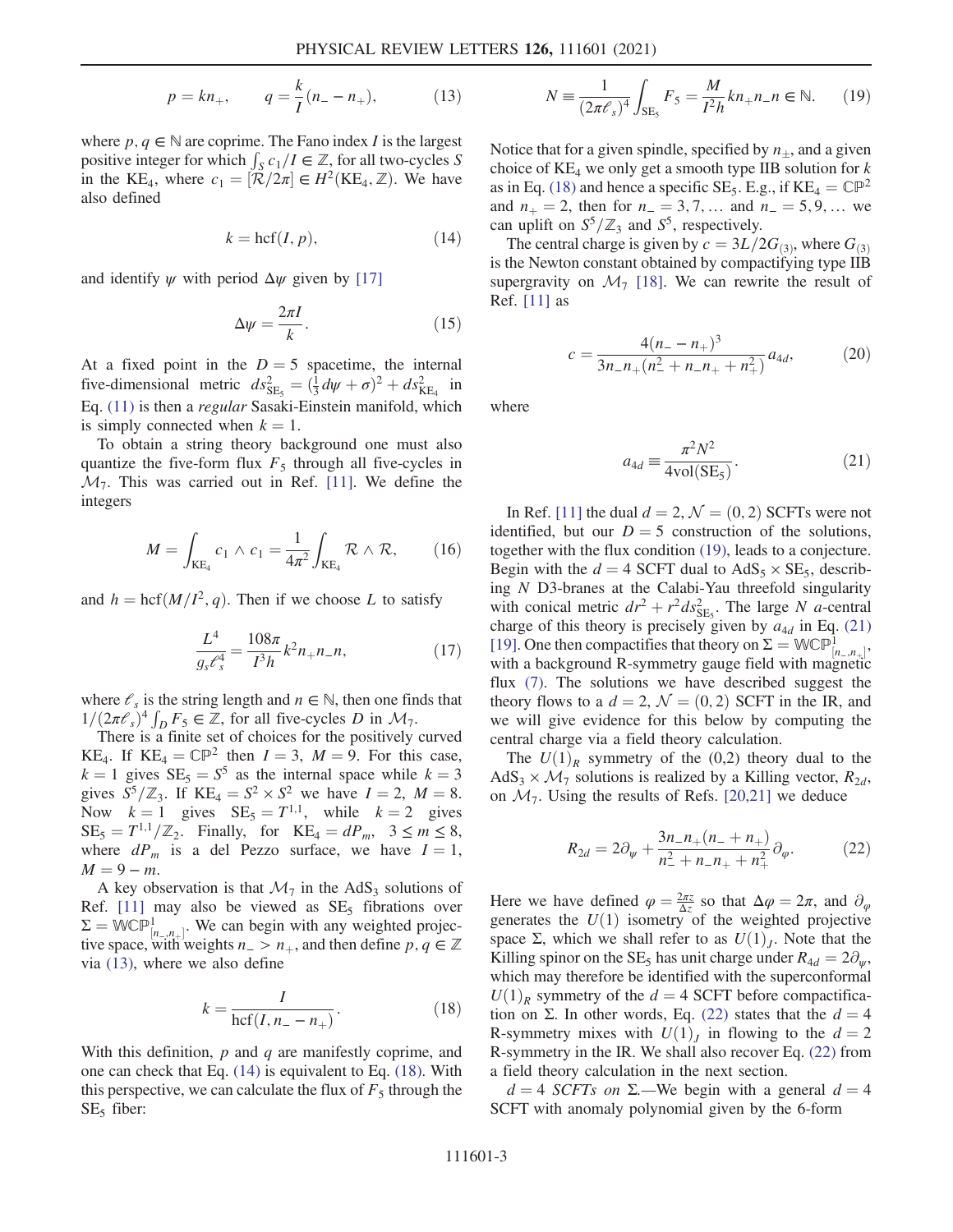$$
\mathcal{A}_{4d} = \frac{\text{tr}R^3}{6}c_1(R_{4d})^3 - \frac{\text{tr}R}{24}c_1(R_{4d})p_1(TZ_6). \quad (23)
$$

As is standard, in (even) dimension  $d$  the anomaly polynomial is a  $(d+2)$ -form on an abstract  $(d+2)$ dimensional space, here called  $Z_6$ .  $c_1(R_{4d})$  denotes the first Chern class of the  $d = 4$  superconformal  $U(1)<sub>R</sub>$ symmetry bundle over  $Z_6$ , and  $p_1$  denotes the first Pontryagin class. The trace is over Weyl fermions when the theory has a Lagrangian description, and in any case we may always write

$$
\text{tr}\,R^3 = \frac{16}{9}(5a_{4d} - 3c_{4d}), \qquad \text{tr}\,R = 16(a_{4d} - c_{4d}), \quad (24)
$$

<span id="page-3-2"></span>in terms of the central charges  $a_{4d}$ ,  $c_{4d}$ . We focus on the large N limit in which  $a_{4d} = c_{4d}$  to leading order, and hence

$$
A_{4d} = \frac{16a_{4d}}{27} c_1 (R_{4d})^3 \quad \text{(at large } N). \tag{25}
$$

We now compactify the  $d = 4$  theory on  $\Sigma = W\mathbb{CP}^1_{[n_-,n_+]}$ ,<br>the means flux (7) for the d all permutations are with magnetic flux [\(7\)](#page-1-5) for the  $d = 4$  R-symmetry gauge field. The resulting  $d = 2$  anomaly polynomial will then capture the right-moving central charge  $c_r$ , but crucially we need to include the  $U(1)<sub>J</sub>$  global symmetry in  $d = 2$  that comes from the isometry of Σ. Geometrically, this involves taking  $Z_6$  to be the total space of a  $\Sigma$  fibration over a fourmanifold  $Z_4$  [\[22\].](#page-5-2) More precisely, we let *J* be a  $U(1)$  bundle over  $Z_4$ , with connection corresponding to a background gauge field  $A_J$  for the  $d = 2 U(1)_J$  global symmetry, and then fiber  $\Sigma$  over  $Z_4$  using the  $U(1)_J$  action and connection  $A_J$ . In practice, this amounts to the replacement  $d\varphi \mapsto d\varphi + A_J.$ 

<span id="page-3-0"></span>Incorporating the magnetic flux [\(7\)](#page-1-5) into this construction amounts to "gauging" the  $U(1)$  gauge field A in Eq. [\(3\)](#page-1-2), as just described. Thus, we define the following connection one-form on  $Z_6$ :

$$
\mathcal{A} = \frac{1}{4} \left( 1 - \frac{a}{y} \right) \frac{\Delta z}{2\pi} (d\varphi + A_J) \equiv \rho(y) (d\varphi + A_J), \quad (26)
$$

where recall that the gauge choice we made is such that the Killing spinors are uncharged under the  $U(1)$ , symmetry generated by  $\partial_{\varphi}$ . This is necessary for the twisting to make sense. A defined by Eq. [\(26\)](#page-3-0) is a gauge field on  $Z_6$ , which restricts to the supergravity gauge field A in Eq. [\(3\)](#page-1-2) on each  $Σ$  fiber. We compute the curvature

$$
\mathcal{F} = d\mathcal{A} = \rho'(y)dy \wedge (d\varphi + A_J) + \rho(y)F_J, \quad (27)
$$

where  $F_J = dA_J$ . The one-form  $d\varphi + A_J$  is precisely the global angular form for the  $U(1)$  bundle, and so is globally defined on  $Z_6$  away from the poles of  $\Sigma = \mathbb{WCP}^1_{[n_-,n_+]}$  at

 $y = y_1, y_2$ . Moreover, one can verify that  $\rho'(y) dy \wedge d\varphi$ <br>vanishes smoothly at the poles, where the appular coorvanishes smoothly at the poles, where the angular coordinate  $\varphi$  is not defined, implying that  $\mathcal F$  is a globally defined closed two-form on  $Z_6$ . By construction, the integral of  $\mathcal F$  over a fiber  $\Sigma$  of  $Z_6$  satisfies Eq. [\(7\)](#page-1-5). More generally, the integrals of wedge products over the fibers are given, for  $s \in \mathbb{N}$ , by

<span id="page-3-3"></span>
$$
\int_{\Sigma} \left(\frac{\mathcal{F}}{2\pi}\right)^s = \frac{1}{2^s} \left(\frac{1}{n_+^s} - \frac{1}{n_-^s}\right) \left(-\frac{F_J}{2\pi}\right)^{s-1}.\tag{28}
$$

The curvature form  $\mathcal F$  defines a  $U(1)$  bundle  $\mathcal L$  over  $Z_6$ by taking  $c_1(\mathcal{L}) = [\mathcal{F}/2\pi] \in H^2(\mathbb{Z}_6, \mathbb{R})$ . This is different from Ref. [22] where the  $U(1)$  bundle was taken to be the from Ref. [\[22\],](#page-5-2) where the  $U(1)$  bundle was taken to be the tangent bundle to the fibers  $T_{\text{fibers}}Z_6$ , which gives the Euler class [\(8\)](#page-1-6), rather than Eq. [\(7\).](#page-1-5) We note that at the poles we have  $c_1(\mathcal{L})|_{y=y_1,y_2} = -\frac{1}{2n\epsilon} c_1(J)$ , where we have defined  $c_1(I) = [F, (2\pi) \in H^2(\mathbb{Z}, \mathbb{Z})]$  In the anomaly polynomial  $c_1(J) = [F_J/2\pi] \in H^2(\overline{Z}_4^*, \mathbb{Z})$ . In the anomaly polynomial we then write we then write

$$
c_1(R_{4d}) = c_1(R_{2d}) + c_1(\mathcal{L}), \tag{29}
$$

<span id="page-3-1"></span>where  $R_{2d}$  is the pullback of a  $U(1)$  bundle over  $Z_4$ . Notice that the twisting [\(29\)](#page-3-1) will make sense globally only if the  $d = 4 R$  charges of fields satisfy appropriate quantization conditions, and for gauge-invariant operators this is equivalent to the global regularity and flux quantization conditions imposed on the supergravity solutions, cf. the discussion below Eq. [\(19\)](#page-2-2).

<span id="page-3-4"></span>The  $d = 2$  anomaly polynomial is obtained by integrating  $A_{4d}$  in Eq. [\(25\)](#page-3-2) over Σ. Using Eqs. [\(28\)](#page-3-3) and [\(29\)](#page-3-1) we compute

$$
\mathcal{A}_{2d} = \frac{2a_{4d}}{27} \left[ 12 \left( \frac{1}{n_+} - \frac{1}{n_-} \right) c_1 (R_{2d})^2 -6 \left( \frac{1}{n_+^2} - \frac{1}{n_-^2} \right) c_1 (R_{2d}) c_1 (J) + \left( \frac{1}{n_+^3} - \frac{1}{n_-^3} \right) c_1 (J)^2 \right].
$$
\n(30)

<span id="page-3-5"></span>The coefficient of  $\frac{1}{2}c_1(L_i)c_1(L_j)$  in  $\mathcal{A}_{2d}$  is try<sup>3</sup> $Q_iQ_j$ , where the global symmetry  $Q_i$  is associated to the  $U(1)$  bundle  $L_i$ over  $Z_4$ , and  $\gamma^3$  is the  $d = 2$  chirality operator. On the other hand, c extremization [\[12\]](#page-4-7) implies that the  $d = 2$  superconformal  $U(1)<sub>R</sub>$  extremizes

$$
c_{\text{trial}} = 3 \text{tr} \,\gamma^3 R_{\text{trial}}^2,\tag{31}
$$

<span id="page-3-7"></span>over the space of possible R-symmetries. We set

$$
R_{\text{trial}} = R_{2d} + \varepsilon J,\tag{32}
$$

<span id="page-3-6"></span>and extremize the quadratic function of  $\varepsilon$  one obtains from Eqs. [\(30\)](#page-3-4) and [\(31\).](#page-3-5) The extremal value is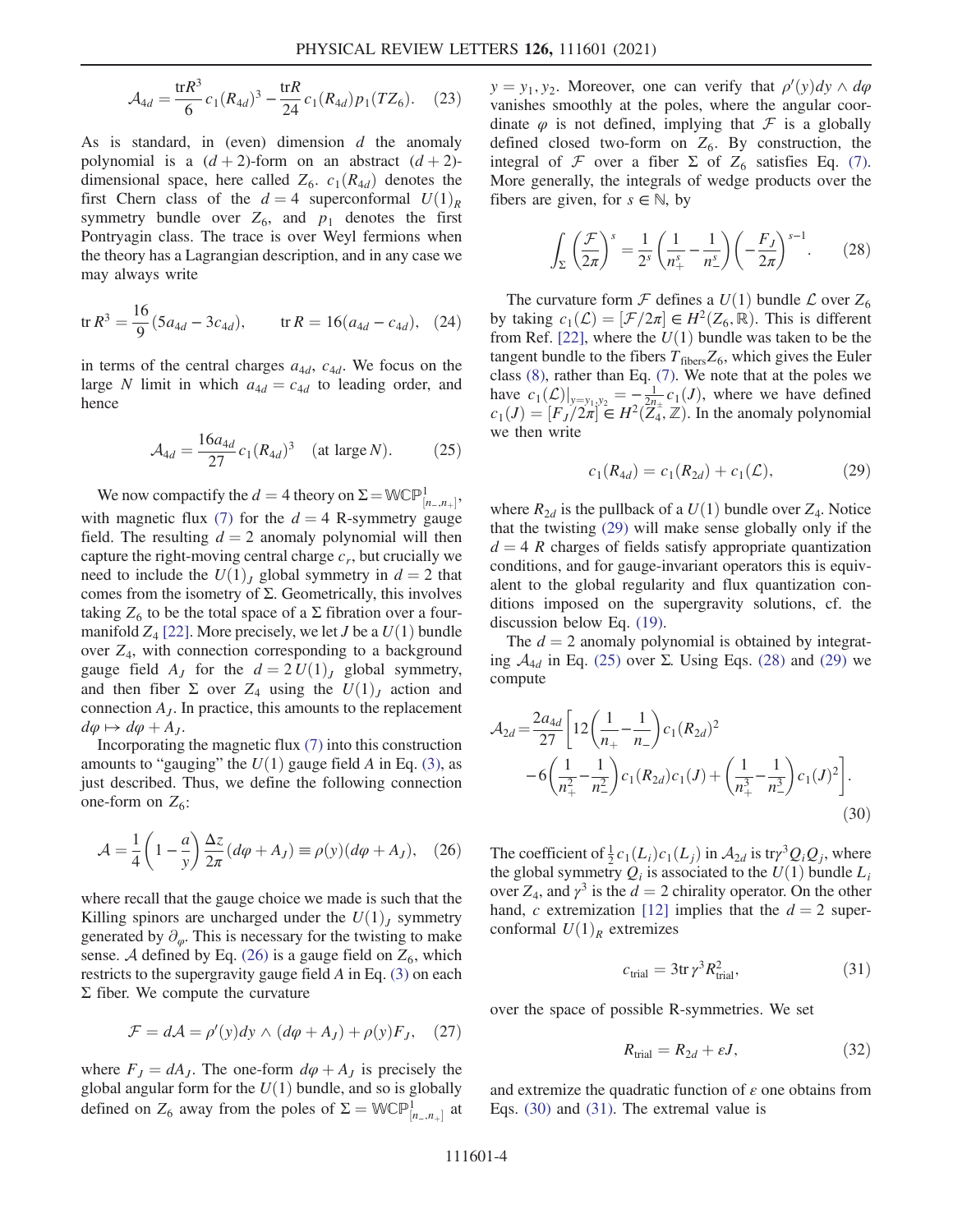$$
\varepsilon_{*} = \frac{3n_{-}n_{+}(n_{-}+n_{+})}{n_{-}^{2}+n_{-}n_{+}+n_{+}^{2}}.
$$
\n(33)

<span id="page-4-14"></span>The right-moving central charge is given by Eq. [\(31\)](#page-3-5) evaluated on the superconformal R-symmetry [\[12\]](#page-4-7). Substituting Eq.  $(33)$  into Eqs.  $(31)$ ,  $(32)$  we find

$$
c_r = \frac{(n_- - n_+)^3}{n_- n_+ (n_-^2 + n_- n_+ + n_+^2)} \frac{4a_{4d}}{3}.
$$
 (34)

At leading order in N,  $c_r = c_l \equiv c$  is the central charge of the SCFT, and we see that the field theory result [\(34\)](#page-4-14) precisely matches the gravity result [\(20\)](#page-2-5). Moreover, the R-symmetry [\(32\),](#page-3-7) with  $\varepsilon = \varepsilon_*$ , precisely matches the supergravity R-symmetry [\(22\)](#page-2-4).

Discussion.—Our solutions exhibit a number of new properties, raising several directions for future research. First, despite having orbifold singularities in  $D = 5$ , when uplifted to  $D = 10$  the solutions are completely regular. What type of singularities are permitted in lowerdimensional supergravity theories that have this property? Second, it is often claimed that supersymmetry requires a topological twist when branes wrap a compact manifold, so that the "twisted spinors" are constant on the manifold. Our near horizon solutions are a counterexample and it would be interesting to understand this more systematically. Third, our results suggest there should exist black string solutions which approach  $AdS_5$  in the UV and  $AdS_3 \times \Sigma$  in the IR. Such solutions will reveal the precise deformations of the  $d = 4$ ,  $\mathcal{N} = 1$  SCFTs that can then flow to the  $d = 2, \mathcal{N} = (0, 2)$  SCFTs dual to the AdS<sub>3</sub>  $\times$  M<sub>7</sub> solutions of Ref. [\[11\]](#page-4-6), including the way in which the D3-brane wrapping the spindle is preserving supersymmetry.

In Ref. [\[15\]](#page-4-10) we present analogous supergravity solutions in  $D = 4$ , associated with M2-branes wrapped on a "spinning spindle." In that case the full black hole solution is known and it approaches  $AdS_4$  in the UV and  $AdS_2 \times \Sigma$ in the IR, with a spindle horizon  $\Sigma$ . The  $D = 4$  black hole is accelerating and this leads to the conical deficit singularities on Σ. Once lifted to  $D = 11$  these orbifold singularities are removed and the solutions become completely regular. Supersymmetry is again not realized by the topological twist for the AdS<sub>2</sub>  $\times$  Σ solution, similar to our AdS<sub>3</sub>  $\times$  Σ solutions. In the UV, the black holes at finite temperature have a conformal boundary consisting of a spindle. In the supersymmetric and extremal limit, however, the spindle degenerates into "two halves," each of which is associated with a topological twist, but with a different constant spinor on each component. It is another fascinating open question to determine how typical such a novel realization of supersymmetry is for branes wrapping spindles, as well as spaces of higher dimension.

Our results also suggest many questions on the field theory side. When defining a SCFT on a spindle what additional data should be specified at the orbifold points? Considering weakly coupled  $\mathcal{N} = 4$  SYM theory would be an important first step. Our holographic analysis shows that SCFTs dual to regular SE manifolds can only be placed on certain spindles and there is an apparent obstruction for those dual to irregular SE manifolds; why is this? The anomaly polynomial technique we employed is based on smooth manifolds and yet it gives a consistent result in the context of the orbifolds we studied, in the large N limit. It would be interesting to justify this more systematically (also see Ref. [\[23\]](#page-5-3)) and determine subleading contributions.

We thank K. Hristov and J. Lucietti for comments. This work was supported in part by STFC Grants No. ST/ P000762/1, No. ST/T000791/1 and No. ST/T000864/1. J. P. G. is supported as a KIAS Scholar and as a Visiting Fellow at the Perimeter Institute.

- <span id="page-4-1"></span><span id="page-4-0"></span>[1] J. M. Maldacena and C. Nunez, [Int. J. Mod. Phys. A](https://doi.org/10.1142/S0217751X01003937) 16, 822 [\(2001\).](https://doi.org/10.1142/S0217751X01003937)
- [2] J. P. Gauntlett, N. Kim, and D. Waldram, [Phys. Rev. D](https://doi.org/10.1103/PhysRevD.63.126001) 63, [126001 \(2001\).](https://doi.org/10.1103/PhysRevD.63.126001)
- [3] D. Gaiotto and J. Maldacena, [J. High Energy Phys. 10](https://doi.org/10.1007/JHEP10(2012)189) [\(2012\) 189.](https://doi.org/10.1007/JHEP10(2012)189)
- <span id="page-4-2"></span>[4] M. T. Anderson, C. Beem, N. Bobev, and L. Rastelli, [Commun. Math. Phys.](https://doi.org/10.1007/s00220-013-1675-4) 318, 429 (2013).
- [5] E. Witten, [Commun. Math. Phys.](https://doi.org/10.1007/BF01223371) 117, 353 (1988).
- <span id="page-4-3"></span>[6] M. Bershadsky, C. Vafa, and V. Sadov, [Nucl. Phys.](https://doi.org/10.1016/0550-3213(96)00026-0) **B463**, [420 \(1996\)](https://doi.org/10.1016/0550-3213(96)00026-0).
- <span id="page-4-4"></span>[7] An orbifold is locally modelled on open subsets of  $\mathbb{R}^n/\Gamma$ , where  $\Gamma$  are finite groups.
- [8] WCP<sup>1</sup><sub>[n, n, 1</sub> is a bad orbifold in the sense that it is not  $\sum_{n=1}^{\infty}$   $\binom{n}{n}$  is a bad of order in the sense that it is not possible to move to a covering space that is a manifold. It does not admit a metric of constant curvature.
- <span id="page-4-5"></span>[9] The local  $D = 5$  solutions were independently presented in Ref. [\[10\],](#page-4-15) who also made a local connection with the solutions of Ref. [\[11\]](#page-4-6).
- <span id="page-4-15"></span><span id="page-4-6"></span>[10] H. K. Kunduri, J. Lucietti, and H. S. Reall, [J. High Energy](https://doi.org/10.1088/1126-6708/2007/02/026) [Phys. 02 \(2007\) 026.](https://doi.org/10.1088/1126-6708/2007/02/026)
- <span id="page-4-7"></span>[11] J. P. Gauntlett, O. A. P. Mac Conamhna, T. Mateos, and D. Waldram, Phys. Rev. Lett. 97[, 171601 \(2006\)](https://doi.org/10.1103/PhysRevLett.97.171601).
- <span id="page-4-8"></span>[12] F. Benini and N. Bobev, Phys. Rev. Lett. 110[, 061601 \(2013\).](https://doi.org/10.1103/PhysRevLett.110.061601)
- <span id="page-4-9"></span>[13] M. Gunaydin, G. Sierra, and P. Townsend, [Nucl. Phys.](https://doi.org/10.1016/0550-3213(84)90142-1) B242[, 244 \(1984\).](https://doi.org/10.1016/0550-3213(84)90142-1)
- [14] In general the integral of the curvature for a  $U(1)$  gauge field on WCP<sup>1</sup><sub>[*n*,*n*<sub>+</sub>]</sub> is necessarily  $2\pi/(n-n_+)$  times an integer e.g., [\[15\]](#page-4-10). This makes the gauge field A, with flux given by [\(7\),](#page-1-5) a spin<sup>c</sup> gauge field:  $n_ - - n_+$  is even/odd precisely when  $n_{-} + n_{+}$  is even/odd, so that spinor fields with unit charge under A are always globally well-defined.
- <span id="page-4-11"></span><span id="page-4-10"></span>[15] P. Ferrero, J. P. Gauntlett, J. M. P. Ipiña, D. Martelli, and J. Sparks, [arXiv:2012.08530](https://arXiv.org/abs/2012.08530).
- <span id="page-4-12"></span>[16] A. Buchel and J. T. Liu, [Nucl. Phys.](https://doi.org/10.1016/j.nuclphysb.2007.03.001) **B771**, 93 (2007).
- [17] The torus parametrised by  $(z, \psi)$  is the same as [\[11\].](#page-4-6) We have made identifications on z and  $\psi$  in the opposite order to [\[11\]](#page-4-6), so [\(15\)](#page-2-6) is not the same but  $\Delta \psi \Delta z$  is.
- <span id="page-4-13"></span>[18] J. Brown and M. Henneaux, [Commun. Math. Phys.](https://doi.org/10.1007/BF01211590) 104, [207 \(1986\)](https://doi.org/10.1007/BF01211590).